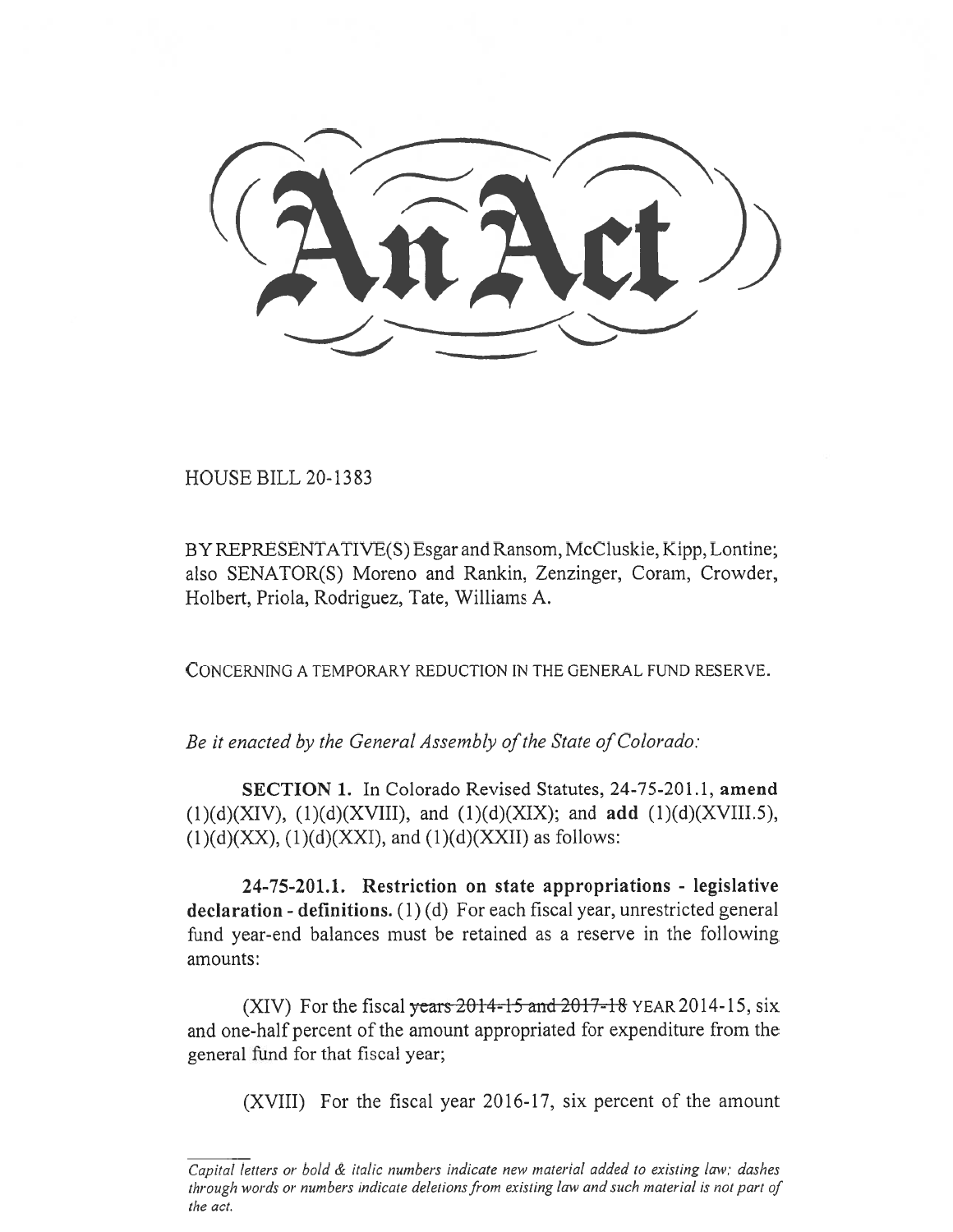appropriated for expenditure from the general fund for that fiscal year; and

(XVIII.5) FOR THE FISCAL YEAR 2017-18, SIX AND ONE-HALF PERCENT OF THE AMOUNT APPROPRIATED FOR EXPENDITURE FROM THE GENERAL FUND FOR THAT FISCAL YEAR;

 $(XIX)$  For the fiscal year 2018-19, and each fiscal year thereafter, seven and twenty-five one-hundredths percent of the amount appropriated for expenditure from the general fund for that fiscal year;

(XX) FOR THE FISCAL YEAR 2019-20, THREE AND SEVEN ONE-HUNDREDTHS PERCENT OF THE AMOUNT APPROPRIATED FOR EXPENDITURE FROM THE GENERAL FUND FOR THAT FISCAL YEAR;

(XXI) FOR THE FISCAL YEARS 2020-21 AND 2021-22, TWO AND EIGHTY-SIX ONE-HUNDREDTHS PERCENT OF THE AMOUNT APPROPRIATED FOR EXPENDITURE FROM THE GENERAL FUND FOR THAT FISCAL YEAR; AND

(XXII) FOR THE FISCAL YEAR 2022-23 AND EACH FISCAL YEAR THEREAFTER, SEVEN AND TWENTY-FIVE ONE-HUNDREDTHS PERCENT OF THE AMOUNT APPROPRIATED FOR EXPENDITURE FROM THE GENERAL FUND FOR THAT FISCAL YEAR.

**SECTION 2. Safety clause.** The general assembly hereby finds,